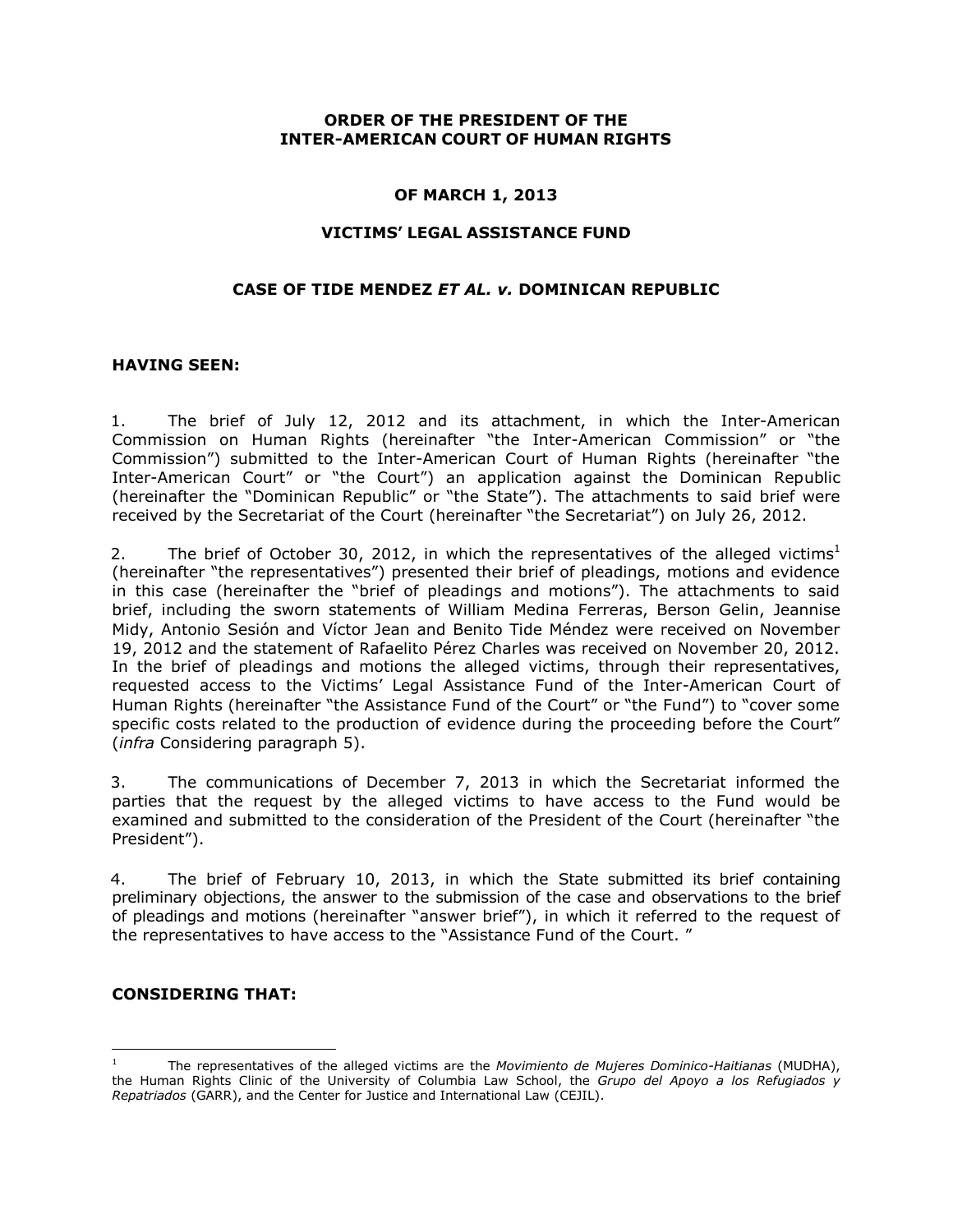1. The Dominican Republic has been a State Party to the American Convention on Human Rights (hereinafter "the American Convention" or "the Convention") since April 19, 1978 and recognized the contentious jurisdiction of the Court on March 25, 1999, in accordance with Article 62(3).

2. In 2008 the General Assembly of the Organization of American States (hereinafter the "OAS") created the Legal Assistance Fund of the Inter-American Human Rights System and entrusted its regulation to the Permanent Council of the  $OAS<sup>2</sup>$  Said Assistance Fund was created to "facilitate access to the inter-American human rights system by persons who currently lack the resources needed to bring their cases before it. $^{n3}$  In accordance with the Rules of Procedure adopted by the Permanent Council of the OAS in November 2009, the Assistance Fund of the Inter-American System maintains two separate accounts: one for the Inter-American Commission and the other for the Inter-American Court.<sup>4</sup> As to the financing of the Assistance Fund of the Inter-American System, this is currently comprised of "voluntary capital contributions from the Member States of the OAS, the Permanent Observer States and other States and donors that may wish to collaborate with the Fund."<sup>5</sup> Likewise, pursuant to Article 4 of the Rules of Procedure approved by the Permanent Council, the Court shall determine the eligibility requirements for requesting assistance as well as the procedure for approving such assistance.

3. Accordingly, on February 4, 2010 the Court adopted the Rules for the Operation of the Assistance Fund, (hereinafter the "Rules of the Assistance Fund"), which entered into force on June 1, 2010, and whose purpose is to "regulate the operation of, and access to, the  $[...]$  Fund, for the litigation of cases before it." $6$  As established therein, alleged victims wishing to have access to the Fund must follow three steps: 1) request assistance in the brief containing pleadings, motions and evidence; 2) demonstrate, by means of a sworn affidavit and other probative evidence that will satisfy the Court, that they lack the financial resources needed to cover the cost of litigation before the Inter-American Court, and 3) state precisely the aspects of their participation in the proceedings that require the use of resources of the Court's Legal Assistance Fund. $<sup>7</sup>$ </sup>

4. As stipulated in Article 3 of the Rules of the Court's Assistance Fund, in response to a request to access the Fund's resources, the Secretariat of the Court shall conduct a preliminary review of the request for assistance and shall require the requesting party to present the background information necessary so that the request may be submitted to the consideration of the President. The President of the Court shall then evaluate the request and make a decision within three months as of the date on which the required background information is received.

 $\overline{a}$ <sup>2</sup> *Cf.* AG/RES. 2426 (XXXVIII-O/08) Resolution adopted by the General Assembly of the OAS during the Thirty-Eighth Regular Session of the OAS, at the fourth plenary session, held on June 3, 2008, *"Establishment of the Legal Assistance Fund of the Inter-American Human Rights System,*" Operative Paragraph 2.b.

<sup>3</sup> AG/RES. 2426 (XXXVIII-O/08), *supra* note 2, Operative paragraph 2.a, and CP/RES. 963 (1728/09), Resolution adopted on November 11, 2009 by the Permanent Council of the OAS, "*Rules of Procedure for the Operation of the Legal Assistance Fund of the Inter-American Human Rights System,*" Article 1(1).

<sup>4</sup> *Cf.* Resolución CP/RES. 963 (1728/09), *supra* note 3, Article 3(1).

<sup>5</sup> Resolution CP/RES. 963 (1728/09), *supra* note 3, Article 2(1).

<sup>&</sup>lt;sup>6</sup> Rules for the Operation of the Victims' Legal Assistance Fund of the Inter-American Court of Human Rights, approved on February 4, 2010, Article 1.

<sup>7</sup> *Cf.* Rules of the Assistance Fund, *supra* note 6, Article 2.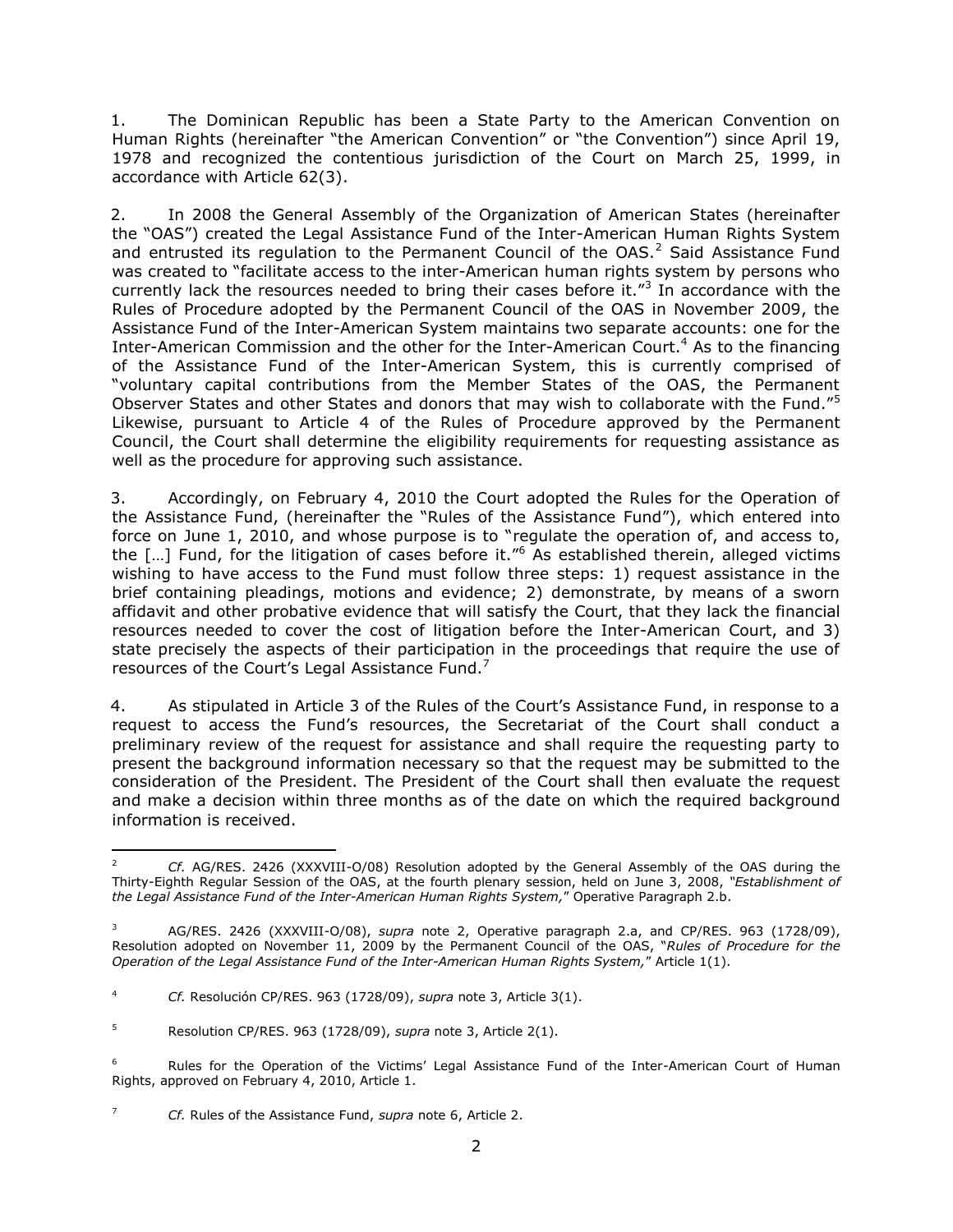5. The representatives submitted a request to cover some costs related to the production of evidence during the proceedings before the Court , particularly with regard to "[t]ravel expenses (fares, hotel and *per diem*) for the persons summoned to testify by the Court at a hearing, including victims, witnesses and expert witnesses, according to Article 50 of the Court's Rules of Procedure", together with the "[n]otary costs associated with taking statements from victims, witnesses and expert witnesses that the Court deems pertinent to receive by affidavit, according to the aforesaid article." The representatives provided a list of fourteen people, nine witnesses and five expert witnesses, and presented an estimate of the expenses incurred for the appearance of six of these deponents at the public hearing at the seat of the Court. Based on this assumption, for the six deponents (four alleged victims, one expert witness), they estimated total expenses of approximately US \$10,475.06 (ten thousand, four hundred and seventy-five dollars of the United States of America and six cents). This amount includes transportation costs from the deponents' place of residence, as well as accommodation and per diems during their five-day stay in San Jose, Costa Rica. The representatives also pointed out that "if the hearing should take place in a place other than Costa Rica, the expenses could vary considerably." In relation to the statements or expert opinions that the Court decides should be rendered by affidavit, they stated that "the approximate cost of notarizing sworn statements in the Dominican Republic is USD 40.00 each [and] this cost may vary depending on the number of pages contained in the document." Moreover, given that the majority of the alleged victims live outside Santo Domingo and Port-au-Prince, it would be necessary for two attorneys of MUDHA or GARR, as the case may be, to travel to place where they are, or cover their transfer from their place of residence. The approximate cost of this is US \$500.00 (five hundred dollars of the United States of America).

6. The representatives based their request on the fact that the alleged victims "do not have the necessary financial resources to cover this process." In support of this request, the representatives presented the sworn statements of members of the various families of the alleged victims, namely: of William Medina Ferreras, Berson Gelin, Jeannise Midy, Antonio Sesión, Víctor Jean, Benito Tide Méndez and Rafaelito Pérez Charles (*supra* Have Seen 2). These statements confirm that neither these individuals, nor their family members, have the financial resources necessary to cover the costs of litigation before the Court.

7. Also, the representatives explained that there are a number of expenses that they are in a position to cover and that, therefore, the alleged victims had not included these in their request for assistance from the Fund, which they specified, "on the understanding that the corresponding amounts shall be reimbursed [to them] by […] the State if the Court so decides in its judgment in this case."

8. In its answer, the State "objected to [the] outlays [from the Fund] to cover the participation of Mckenson Jean, Marlene Mesidor, Antonio Sesión and Ana Lidia Sesión in these proceedings, in their capacity as alleged victims, and with regard to Mr. Cristóbal Rodríguez Gómez, in his capacity as an expert witness, given that it has challenged their characterization as such and requested their exclusion from the processing of this case."

9. The President confirms that the request for access to the Court's Legal Assistance Fund was submitted at the appropriate time, in the brief of pleadings and motions (*supra*  Having Seen paragraph 2). Likewise, he notes that on that occasion the representatives indicated that the alleged victims were advising the Court that they wished to have access to the Fund. The President reiterates that the alleged victims are the ones who should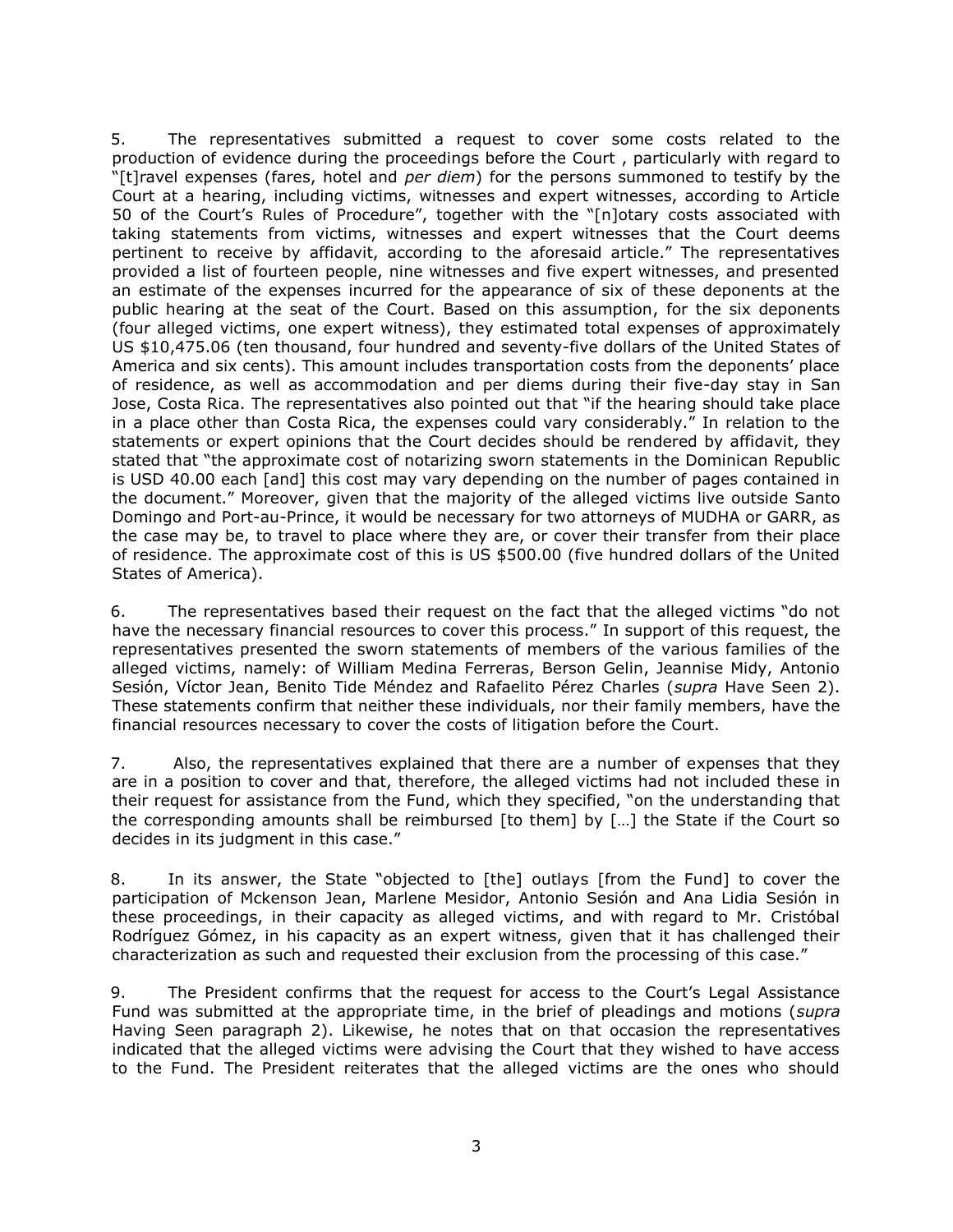benefit from the Assistance Fund.<sup>8</sup> Accordingly, the President takes cognizance of the lack of financial resources claimed by the alleged victims through their representatives and considers sufficient, as evidence thereof, the statements submitted in accordance with Article 2 of the Rules of the Assistance Fund of the Court.

10. The President notes that the alleged victims have requested access to the Assistance Fund to cover expenses related to the production of evidence before the Court, specifically for the presentation of nine testimonies and five expert opinions, either at the public hearing or by means of affidavits (*supra* Considering paragraph 5).

11. The President recalls that the Court's Legal Assistance Fund is comprised of voluntary contributions from donor sources (*supra* Considering paragraph 2), and that these limited resources are insufficient to cover all the expenses related to a possible appearance and presentation of evidence before the Court by the alleged victims. Therefore, in each specific case, the President must consider a request for financial assistance on the basis of the resources available and bearing in mind the need for assistance that might arise in other cases before the Court, in order to ensure the correct administration and fair distribution of the Fund's limited resources.

12. The President points out that, at this stage of the proceedings, it has not been decided whether the Court shall admit the statements offered by the representatives, or the means by which these will be rendered. In accordance with Article 50(1) of the Court's Rules of Procedure, that decision is taken by the Court, or by its President, once the parties have submitted the definitive lists of proposed deponents and the right to defense has been guaranteed, under the terms of Articles 45 to 49 of the Court's Rules of Procedure. Also, regarding the State's objection to the use of the Fund in relation to persons whose "supposed status as alleged victims" was called into question, the Court shall determine their status in due course.

13. Based on the foregoing considerations, the President considers valid the request submitted by the alleged victims, through their representatives, to have access to the Court's Legal Assistance Fund. Accordingly, having regard to the resources currently available in the Fund, the alleged victims shall be granted the financial assistance necessary for the presentation of a maximum of four testimonies, either by means of affidavits or at a public hearing. Likewise, the President considers it appropriate to defer a decision on the specific amount, recipients and purpose of the financial assistance to be provided to the alleged victims until such time as the Presidency, or the Court, rules on the validity and relevance of the testimonial and expert evidence offered and on the opening of the oral proceedings, in accordance with Article 50(1) of the Court's Rules of Procedure, in order to have certainty regarding which of the testimonies shall be received by the Court, and the means by which these shall be rendered.

# **THEREFORE:**

# **THE PRESIDENT OF THE INTER-AMERICAN COURT OF HUMAN RIGHTS,**

 $\overline{a}$ <sup>8</sup> *Cf. Case of Contreras et al. v. El Salvador*. Order of the President of the Inter-American Court of Human Rights of March 4, 2011, Considering paragraph 9, and *Case of Véliz Franco v. Guatemala.* Order of the President of the Inter-American Court of Human Rights of January 8, 2013, Considering paragraph 8.